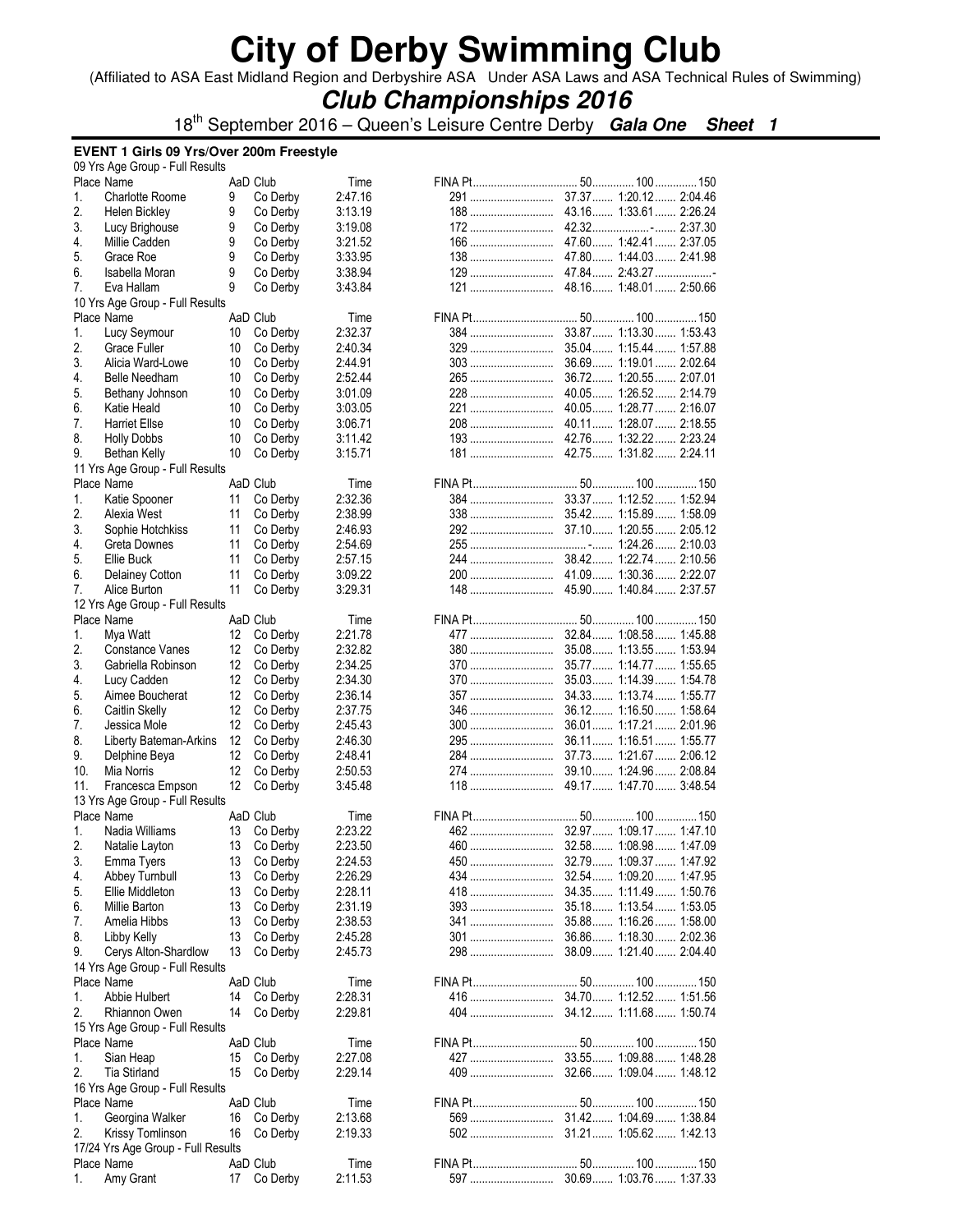(Affiliated to ASA East Midland Region and Derbyshire ASA Under ASA Laws and ASA Technical Rules of Swimming)

| <b>Club Championships 2016</b> |  |  |
|--------------------------------|--|--|
|--------------------------------|--|--|

18th September 2016 – Queen's Leisure Centre Derby **Gala One Sheet 2**

|            | <b>EVENT 2 Boys Open 100m Freestyle</b> |          |                      |                    |              |                |            | Open Age Group - Full Results      |          |                      |                    |              |                |
|------------|-----------------------------------------|----------|----------------------|--------------------|--------------|----------------|------------|------------------------------------|----------|----------------------|--------------------|--------------|----------------|
|            | 12 Yrs Age Group - Full Results         |          |                      |                    |              |                |            | Place Name                         |          | AaD Club             |                    | Time FINA Pt | 50             |
|            | Place Name                              |          | AaD Club             |                    | Time FINA Pt | 50             | 1.         | <b>Gregory Butler</b>              | 16       | Co Derby             | 58.36              | 456          | 28.02          |
| 1.         | John-Petre Vassilev-Ne                  |          | 12 Co Derby          | 1:03.19            | 359          | 30.14          | 2.         | Campbell Stephen                   | 15       | Co Derby             | 59.61              | 428          | 29.30          |
| 2.         | Max Morris                              | 12       | Co Derby             | 1:06.81            | 304          | 32.17          | 3.         | Jensen Hulbert                     | 15       | Co Derby             | 59.74              | 425          | 28.71          |
| 3.         | Thomas Brompton                         | 12       | Co Derby             | 1:09.08            | 275          | 32.71          | 4.         | Kyle Swannick                      | 17       | Co Derby             | 59.86              | 423          | 28.66          |
| 4.         | James Walker                            | 12       | Co Derby             | 1:10.76            | 256          | 33.63          | 5.         | Ethan Billinge                     | 14       | Co Derby             | 1:00.03            | 419          | 29.03          |
| 5.         | Nathaniel Miller-Walte                  | 12       | Co Derby             | 1:12.10            | 242          | 34.93          | 6.         | Joel Muir                          | 14       | Co Derby             | 1:01.53            | 389          | 29.17          |
|            | 13 Yrs Age Group - Full Results         |          |                      |                    |              |                | 7.         | Toma Tokiwa-Smith                  | 13       | Co Derby             | 1:01.96            | 381          | 29.05          |
|            | Place Name                              |          | AaD Club             |                    | Time FINA Pt | 50             | 8.         | John-Petre Vassilev-Ne             | 12       | Co Derby             | 1:03.19            | 359          | 30.14          |
| 1.         | Toma Tokiwa-Smith                       | 13       | Co Derby             | 1:01.96            | 381          | 29.05          | 9.         | <b>Edmund Spink</b>                | 16       | Co Derby             | 1:03.34            | 357          | 30.32          |
| 2.         | Oliver Hooper                           | 13       | Co Derby             | 1:04.03            | 345          | 29.75          | 10.        | Oliver Hooper                      | 13       | Co Derby             | 1:04.03            | 345          | 29.75          |
| 3.         | Jake Jones                              | 13       | Co Derby             | 1:08.71            | 279          | 32.82          | 11.        | Gregory Bilinski                   | 14       | Co Derby             | 1:04.87            | 332          | 30.53          |
| 4.         | Donal Hay                               | 13       | Co Derby             | 1:08.88            | 277          | 32.55          | 12.        | Jasper Williams                    | 15       | Co Derby             | 1:05.74            | 319          | 31.37          |
| 5.         | Mackenzie King                          | 13       | Co Derby             | 1:12.26            | 240          | 33.73          | 13.        | Max Morris                         | 12       | Co Derby             | 1:06.81<br>1:06.98 | 304<br>302   | 32.17          |
| 6.         | Jacob Atkinson                          | 13       | Co Derby             | 1:15.48            | 211          | 35.83          | 14.        | Henry Francis                      | 14       | Co Derby             |                    |              | 32.09          |
|            | 14 Yrs Age Group - Full Results         |          |                      |                    |              |                | 15.<br>16. | Jake Jones<br>Donal Hay            | 13<br>13 | Co Derby<br>Co Derby | 1:08.71<br>1:08.88 | 279<br>277   | 32.82<br>32.55 |
|            | Place Name                              |          | AaD Club             |                    | Time FINA Pt | 50             | 17.        |                                    | 12       | Co Derby             | 1:09.08            | 275          | 32.71          |
| 1.         | Ethan Billinge                          | 14       | Co Derby             | 1:00.03            | 419          | 29.03          | 18.        | Thomas Brompton<br>lain Macpherson | 14       | Co Derby             | 1:09.65            | 268          | 33.27          |
| 2.         | Joel Muir                               | 14       | Co Derby             | 1:01.53            | 389          | 29.17          | 19.        | Evan-Ross Coggins                  | 14       | Co Derby             | 1:09.85            | 266          | 33.65          |
| 3.         | Gregory Bilinski                        | 14       | Co Derby             | 1:04.87            | 332          | 30.53          | 20.        | James Walker                       | 12       | Co Derby             | 1:10.76            | 256          | 33.63          |
| 4.         | Henry Francis                           | 14       | Co Derby             | 1:06.98            | 302          | 32.09          | 21.        | Nathaniel Miller-Walte             | 12       | Co Derby             | 1:12.10            | 242          | 34.93          |
| 5.         | lain Macpherson                         | 14       | Co Derby             | 1:09.65            | 268          | 33.27          | 22.        | Mackenzie King                     | 13       | Co Derby             | 1:12.26            | 240          | 33.73          |
| 6.         | Evan-Ross Coggins                       | 14       | Co Derby             | 1:09.85            | 266          | 33.65          | 23.        | Sebastian Lee                      | 10       | Co Derby             | 1:13.41            | 229          | 35.06          |
|            | 15 Yrs Age Group - Full Results         |          |                      |                    |              |                | 24.        | Jacob Atkinson                     | 13       | Co Derby             | 1:15.48            | 211          | 35.83          |
|            | Place Name                              |          | AaD Club             |                    | Time FINA Pt | 50             | 25.        | Joshua Saddington                  | 10       | Co Derby             | 1:19.54            | 180          | 39.54          |
| 1.         | Campbell Stephen                        | 15       | Co Derby             | 59.61              | 428          | 29.30          | 26.        | Archie Heron                       | 10       | Co Derby             | 1:19.62            | 179          | 38.95          |
| 2.         | Jensen Hulbert                          | 15       | Co Derby             | 59.74              | 425          | 28.71          | 27.        | Reian Ward                         | 11       | Co Derby             | 1:19.65            | 179          | 38.43          |
| 3.         | Jasper Williams                         | 15       | Co Derby             | 1:05.74            | 319          | 31.37          | 28.        | Aaron Johnson                      | 10       | Co Derby             | 1:20.36            | 174          | 37.31          |
|            | 16 Yrs Age Group - Full Results         |          |                      |                    |              |                | 29.        | George Euston                      | 11       | Co Derby             | 1:30.69            | 121          | 43.06          |
|            | Place Name                              |          | AaD Club             |                    | Time FINA Pt | 50             |            |                                    |          |                      |                    |              |                |
| 1.         | <b>Gregory Butler</b>                   | 16       | Co Derby             | 58.36              | 456          | 28.02          |            |                                    |          |                      |                    |              |                |
| 2.         | <b>Edmund Spink</b>                     | 16       | Co Derby             | 1:03.34            | 357          | 30.32          |            |                                    |          |                      |                    |              |                |
|            | 16 Yrs/Under Age Group - Full Results   |          |                      |                    |              |                |            |                                    |          |                      |                    |              |                |
|            | Place Name                              |          | AaD Club             |                    | Time FINA Pt | 50             |            |                                    |          |                      |                    |              |                |
| 1.         | <b>Gregory Butler</b>                   | 16       | Co Derby             | 58.36              | 456          | 28.02          |            |                                    |          |                      |                    |              |                |
| 2.         | Campbell Stephen                        | 15       | Co Derby             | 59.61              | 428          | 29.30          |            |                                    |          |                      |                    |              |                |
| 3.         | Jensen Hulbert                          | 15       | Co Derby             | 59.74              | 425          | 28.71          |            |                                    |          |                      |                    |              |                |
| 4.         | Ethan Billinge                          | 14       | Co Derby             | 1:00.03            | 419          | 29.03          |            |                                    |          |                      |                    |              |                |
| 5.         | Joel Muir                               | 14       | Co Derby             | 1:01.53            | 389          | 29.17          |            |                                    |          |                      |                    |              |                |
| 6.         | Toma Tokiwa-Smith                       | 13       | Co Derby             | 1:01.96            | 381<br>359   | 29.05          |            |                                    |          |                      |                    |              |                |
| 7.<br>8.   | John-Petre Vassilev-Ne                  | 12       | Co Derby             | 1:03.19            |              | 30.14          |            |                                    |          |                      |                    |              |                |
|            | <b>Edmund Spink</b>                     | 16       | Co Derby             | 1:03.34<br>1:04.03 | 357<br>345   | 30.32<br>29.75 |            |                                    |          |                      |                    |              |                |
| 9.         | Oliver Hooper<br>Gregory Bilinski       | 13       | Co Derby<br>Co Derby | 1:04.87            | 332          | 30.53          |            |                                    |          |                      |                    |              |                |
| 10.<br>11. |                                         | 14<br>15 | Co Derby             | 1:05.74            | 319          | 31.37          |            |                                    |          |                      |                    |              |                |
| 12.        | Jasper Williams<br>Max Morris           | 12       | Co Derby             | 1:06.81            | 304          | 32.17          |            |                                    |          |                      |                    |              |                |
| 13.        | Henry Francis                           | 14       | Co Derby             | 1:06.98            | 302          | 32.09          |            |                                    |          |                      |                    |              |                |
| 14.        | Jake Jones                              | 13       | Co Derby             | 1:08.71            | 279          | 32.82          |            |                                    |          |                      |                    |              |                |
| 15.        | Donal Hay                               | 13       | Co Derby             | 1:08.88            | 277          | 32.55          |            |                                    |          |                      |                    |              |                |
| 16.        | Thomas Brompton                         | 12       | Co Derby             | 1:09.08            | 275          | 32.71          |            |                                    |          |                      |                    |              |                |
| 17.        | lain Macpherson                         | 14       | Co Derby             | 1:09.65            | 268          | 33.27          |            |                                    |          |                      |                    |              |                |
| 18.        | Evan-Ross Coggins                       | 14       | Co Derby             | 1:09.85            | 266          | 33.65          |            |                                    |          |                      |                    |              |                |
| 19.        | James Walker                            | 12       | Co Derby             | 1:10.76            | 256          | 33.63          |            |                                    |          |                      |                    |              |                |
| 20.        | Nathaniel Miller-Walte                  | 12       | Co Derby             | 1:12.10            | 242          | 34.93          |            |                                    |          |                      |                    |              |                |
| 21.        | Mackenzie King                          | 13       | Co Derby             | 1:12.26            | 240          | 33.73          |            |                                    |          |                      |                    |              |                |
| 22.        | Sebastian Lee                           | 10       | Co Derby             | 1:13.41            | 229          | 35.06          |            |                                    |          |                      |                    |              |                |
| 23.        | Jacob Atkinson                          | 13       | Co Derby             | 1:15.48            | 211          | 35.83          |            |                                    |          |                      |                    |              |                |
| 24.        | Joshua Saddington                       | 10       | Co Derby             | 1:19.54            | 180          | 39.54          |            |                                    |          |                      |                    |              |                |
| 25.        | Archie Heron                            | 10       | Co Derby             | 1:19.62            | 179          | 38.95          |            |                                    |          |                      |                    |              |                |
| 26.        | Reian Ward                              | 11       | Co Derby             | 1:19.65            | 179          | 38.43          |            |                                    |          |                      |                    |              |                |
| 27.        | Aaron Johnson                           | 10       | Co Derby             | 1:20.36            | 174          | 37.31          |            |                                    |          |                      |                    |              |                |
| 28.        | George Euston                           | 11       | Co Derby             | 1:30.69            | 121          | 43.06          |            |                                    |          |                      |                    |              |                |
|            | 17/24 Yrs Age Group - Full Results      |          |                      |                    |              |                |            |                                    |          |                      |                    |              |                |
|            | Place Name                              |          | AaD Club             |                    | Time FINA Pt | 50             |            |                                    |          |                      |                    |              |                |
| 1.         | Kyle Swannick                           | 17       | Co Derby             | 59.86              | 423          | 28.66          |            |                                    |          |                      |                    |              |                |
|            |                                         |          |                      |                    |              |                |            |                                    |          |                      |                    |              |                |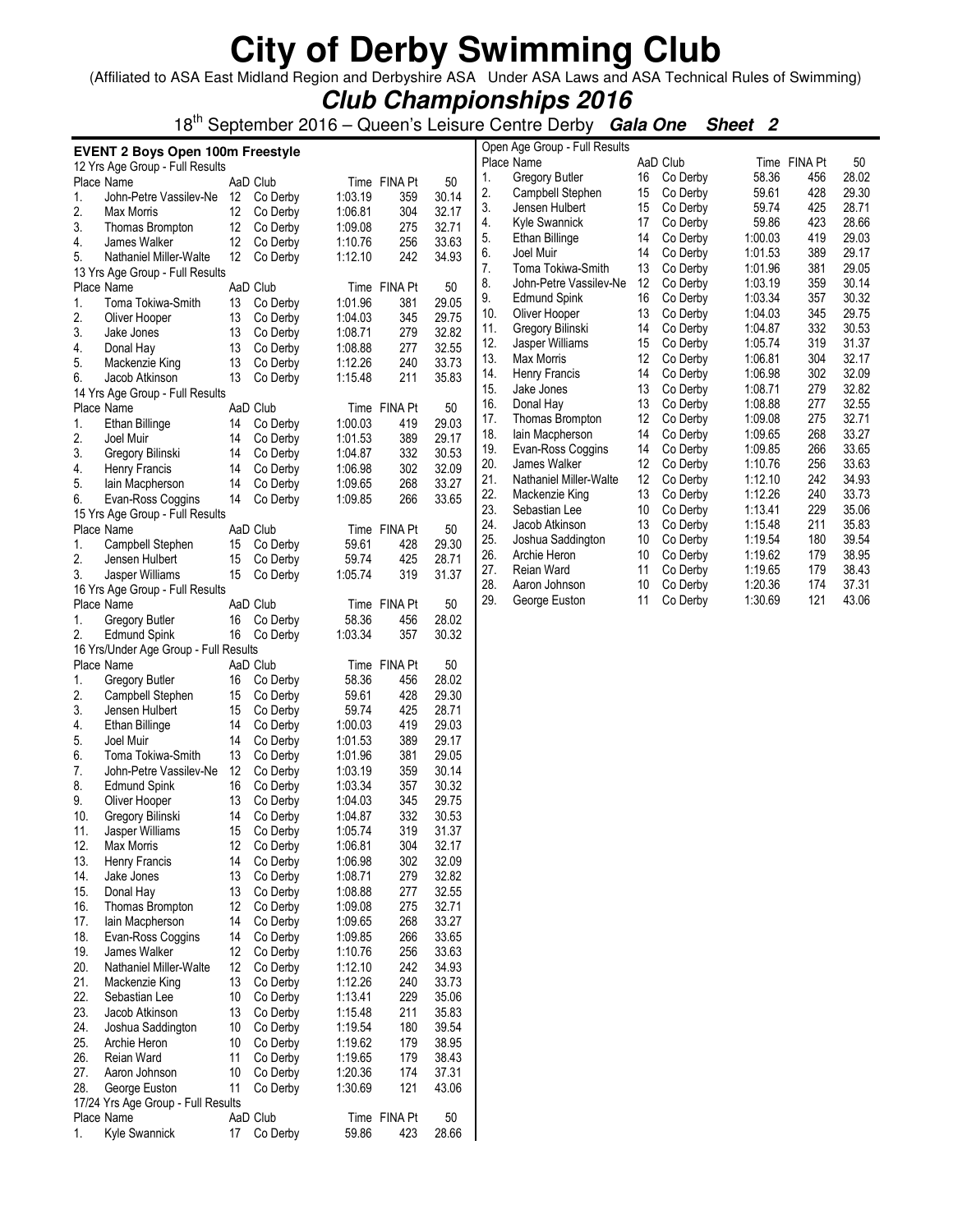(Affiliated to ASA East Midland Region and Derbyshire ASA Under ASA Laws and ASA Technical Rules of Swimming)

| <b>Club Championships 2016</b> |  |  |
|--------------------------------|--|--|
|--------------------------------|--|--|

18th September 2016 – Queen's Leisure Centre Derby **Gala One Sheet 3**

#### **EVENT 3 Girls 09/11 Yrs 50m Butterfly**

|     | 09 Yrs Age Group - Full Results |    |          |          |                |  |  |  |  |  |
|-----|---------------------------------|----|----------|----------|----------------|--|--|--|--|--|
|     | Place Name                      |    | AaD Club | Time     | <b>FINA Pt</b> |  |  |  |  |  |
| 1.  | Charlotte Roome                 | 9  | Co Derby | 39.18    | 240            |  |  |  |  |  |
| 2.  | <b>Maddison Ward-Lowe</b>       | 9  | Co Derby | 44.01    | 169            |  |  |  |  |  |
| 3.  | Amelia Robinson                 | 9  | Co Derby | 46.76    | 141            |  |  |  |  |  |
| 4.  | Samantha Milliere               | 9  | Co Derby | 49.00    | 123            |  |  |  |  |  |
| 5.  | Caoimbhe Kirtland               | 9  | Co Derby | 51.26    | 107            |  |  |  |  |  |
| 6.  | Millie Cadden                   | 9  | Co Derby | 56.58    | 80             |  |  |  |  |  |
| 7.  | Lucy Brighouse                  | 9  | Co Derby | 56.95    | 78             |  |  |  |  |  |
| 8.  | Evie Leadbetter                 | 9  | Co Derby | 59.52    | 68             |  |  |  |  |  |
| 9.  | Eva Hallam                      | 9  | Co Derby | 1:00.79  | 64             |  |  |  |  |  |
| 10. | Grace Roe                       | 9  | Co Derby | 1:07.45  | 47             |  |  |  |  |  |
| 11. | Rhian Archer-Dyer               | 9  | Co Derby | 1:17.04  | 31             |  |  |  |  |  |
|     | Zoe Boucherat                   | 9  | Co Derby | DQ SA 1L |                |  |  |  |  |  |
|     | 10 Yrs Age Group - Full Results |    |          |          |                |  |  |  |  |  |
|     | Place Name                      |    | AaD Club | Time     | <b>FINA Pt</b> |  |  |  |  |  |
| 1.  | Lucy Seymour                    | 10 | Co Derby | 35.24    | 331            |  |  |  |  |  |
| 2.  | Alicia Ward-Lowe                | 10 | Co Derby | 40.56    | 217            |  |  |  |  |  |
| 3.  | <b>Belle Needham</b>            | 10 | Co Derby | 42.09    | 194            |  |  |  |  |  |
| 4.  | Katie Heald                     | 10 | Co Derby | 42.21    | 192            |  |  |  |  |  |
| 5.  | Grace Fuller                    | 10 | Co Derby | 42.47    | 189            |  |  |  |  |  |
| 6.  | Bethany Johnson                 | 10 | Co Derby | 45.51    | 153            |  |  |  |  |  |
| 7.  | <b>Emily Wass</b>               | 10 | Co Derby | 53.05    | 97             |  |  |  |  |  |
| 8.  | Celeste Lee                     | 10 | Co Derby | 54.22    | 90             |  |  |  |  |  |
| 9.  | <b>Holly Dobbs</b>              | 10 | Co Derby | 55.24    | 85             |  |  |  |  |  |
| 10. | Bethan Kelly                    | 10 | Co Derby | 56.74    | 79             |  |  |  |  |  |
| 11. | <b>Isabella Minion</b>          | 10 | Co Derby | 1:02.24  | 60             |  |  |  |  |  |
|     | 11 Yrs Age Group - Full Results |    |          |          |                |  |  |  |  |  |
|     | Place Name                      |    | AaD Club | Time     | <b>FINA Pt</b> |  |  |  |  |  |
| 1.  | Katie Spooner                   | 11 | Co Derby | 35.89    | 313            |  |  |  |  |  |
| 2.  | Ziyenne Shanker                 | 11 | Co Derby | 36.73    | 292            |  |  |  |  |  |
| 3.  | Jessica Grace                   | 11 | Co Derby | 37.10    | 283            |  |  |  |  |  |
| 4.  | Sophie Hotchkiss                | 11 | Co Derby | 38.30    | 257            |  |  |  |  |  |
| 5.  | Julia Rucinska                  | 11 | Co Derby | 40.31    | 221            |  |  |  |  |  |
| 6.  | Emilie Kummerfeld               | 11 | Co Derby | 42.58    | 187            |  |  |  |  |  |
| 7.  | Sophie Wells                    | 11 | Co Derby | 43.19    | 179            |  |  |  |  |  |
| 8.  | Alexia West                     | 11 | Co Derby | 44.37    | 165            |  |  |  |  |  |
| 9.  | <b>Greta Downes</b>             | 11 | Co Derby | 44.47    | 164            |  |  |  |  |  |
| 10. | Erin Miller                     | 11 | Co Derby | 47.21    | 137            |  |  |  |  |  |
| 11. | Delainey Cotton                 | 11 | Co Derby | 47.52    | 135            |  |  |  |  |  |

#### **EVENT 6 Boys 09 Yrs/Over 200m Butterfly**

| 12 Yrs Age Group - Full Results    |             |         |  |
|------------------------------------|-------------|---------|--|
| Place Name <b>Example</b>          | AaD Club    | Time    |  |
| 1. Thomas Brompton 12 Co Derby     |             | 3:09.83 |  |
| 14 Yrs Age Group - Full Results    |             |         |  |
| Place Name                         | AaD Club    | Time    |  |
| 1. Ethan Billinge 14 Co Derby      |             | 2:37.14 |  |
| 2. Gregory Bilinski 14 Co Derby    |             | 2:43.48 |  |
| 15 Yrs Age Group - Full Results    |             |         |  |
| Place Name                         | AaD Club    | Time    |  |
| 1. Jensen Hulbert                  | 15 Co Derby | 2:36.23 |  |
| 16 Yrs Age Group - Full Results    |             |         |  |
| Place Name <b>Example</b>          | AaD Club    | Time    |  |
| 1. Edmund Spink 16 Co Derby        |             | 2:36.15 |  |
| 17/24 Yrs Age Group - Full Results |             |         |  |
| Place Name <b>Example</b>          | AaD Club    | Time    |  |
| 1. Kyle Swannick 17 Co Derby       |             | 2:32.27 |  |
|                                    |             |         |  |

| <b>EVENT 4 Boys 08 Yrs/Under 25m Backstroke</b><br><b>Full Results</b> |                |   |          |       |              |  |  |  |  |
|------------------------------------------------------------------------|----------------|---|----------|-------|--------------|--|--|--|--|
|                                                                        | Place Name     |   | AaD Club |       | Time FINA Pt |  |  |  |  |
| 1.                                                                     | Marcus Rupac   | 8 | Co Derby | 23.61 |              |  |  |  |  |
|                                                                        | 2. Charlie Box |   | Co Derby | 25.45 |              |  |  |  |  |
| $\overline{3}$ .                                                       | Luke Johnson   |   | Co Derby | 26.36 |              |  |  |  |  |
| $\overline{4}$ .                                                       | Owen Johnson   |   | Co Derby | 27.81 |              |  |  |  |  |

#### **EVENT 5 Girls 08 Yrs/Under 25m Breaststroke**

| <b>Full Results</b> |                        |   |          |          |              |
|---------------------|------------------------|---|----------|----------|--------------|
|                     | Place Name             |   | AaD Club |          | Time FINA Pt |
| 1.                  | Lilyann Bentham        | 8 | Co Derby | 26.65    |              |
| 2.                  | <b>McKinley Cotton</b> | 8 | Co Derby | 29.00    |              |
| 3.                  | Anelise Duba           | 8 | Co Derby | 29.65    |              |
| 4.                  | Millie King            | 8 | Co Derby | 30.48    |              |
| 5.                  | Meghan O'Reilly        | 8 | Co Derby | 32.56    |              |
| 6.                  | Jessica Wass           | 8 | Co Derby | 33.56    |              |
| 7.                  | Matilda Chisholm       | 8 | Co Derby | 33.77    |              |
| 8.                  | <b>Felicity Dobbs</b>  |   | Co Derby | 34.50    |              |
| 9.                  | Poppy Hallam           | 6 | Co Derby | 35.54    |              |
|                     | Elodie Heron           |   | Co Derby | DQ SL 1L |              |
|                     |                        |   |          |          |              |

| Place Name <b>Reduction</b> AaD Club |             | TIME    |  |  |
|--------------------------------------|-------------|---------|--|--|
| 1. Thomas Brompton                   | 12 Co Derby | 3:09.83 |  |  |
| 14 Yrs Age Group - Full Results      |             |         |  |  |
| Place Name <b>Allace</b>             | AaD Club    | Time    |  |  |
| 1. Ethan Billinge 14 Co Derby        |             | 2:37.14 |  |  |
| 2. Gregory Bilinski 14 Co Derby      |             | 2:43.48 |  |  |
| 15 Yrs Age Group - Full Results      |             |         |  |  |
| Place Name                           | AaD Club    | Time    |  |  |
| 1. Jensen Hulbert 15 Co Derby        |             | 2:36.23 |  |  |
| 16 Yrs Age Group - Full Results      |             |         |  |  |
| Place Name <b>AaD</b> Club           |             | Time    |  |  |
| 1. Edmund Spink 16 Co Derby          |             | 2:36.15 |  |  |
| 17/24 Yrs Age Group - Full Results   |             |         |  |  |
| Place Name <b>AaD</b> Club           |             | Time    |  |  |
| 1. Kyle Swannick 17 Co Derby         |             | 2:32.27 |  |  |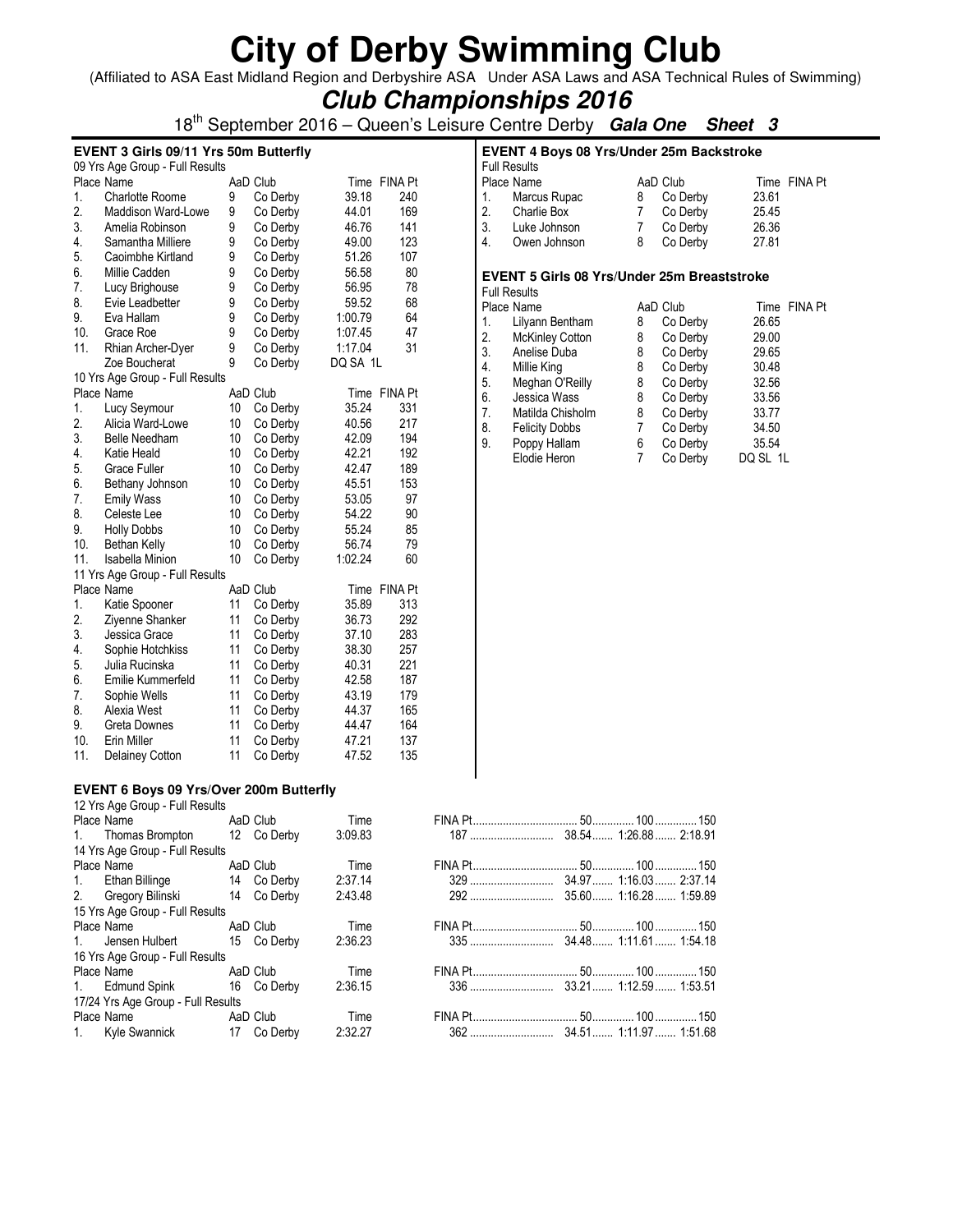(Affiliated to ASA East Midland Region and Derbyshire ASA Under ASA Laws and ASA Technical Rules of Swimming)

**Club Championships 2016**

18th September 2016 – Queen's Leisure Centre Derby **Gala One Sheet 4**

#### **EVENT 7 Girls 12 Yrs/Over 100m Butterfly**

|     | 12 Yrs Age Group - Full Results      |    |          |            |                |         |
|-----|--------------------------------------|----|----------|------------|----------------|---------|
|     | Place Name                           |    | AaD Club |            | Time FINA Pt   | 50      |
| 1.  | Mya Watt                             | 12 | Co Derby | 1:20.47    | 312            | 37.65   |
| 2.  | Liberty Bateman-Arkins               | 12 | Co Derby | 1:22.87    | 286            | 39.57   |
| 3.  | Gabriella Robinson                   | 12 | Co Derby | 1:22.95    | 285            | 40.34   |
| 4.  | Aimee Boucherat                      | 12 | Co Derby | 1:23.17    | 283            | 38.62   |
| 5.  | Eliza Walker                         | 12 | Co Derby | 1:23.94    | 275            | 1:23.94 |
| 6.  | <b>Constance Vanes</b>               | 12 | Co Derby | 1:27.13    | 246            | 39.32   |
| 7.  | Caitlin Skelly                       | 12 | Co Derby | 1:30.59    | 219            | 42.30   |
| 8.  | Lucy Cadden                          | 12 | Co Derby | 1:31.18    | 214            | 40.31   |
| 9.  |                                      | 12 |          |            |                | 47.64   |
|     | Mia Norris                           |    | Co Derby | 1:41.40    | 156            |         |
|     | Savannah Hunter                      | 12 | Co Derby | <b>DNC</b> |                |         |
|     | 13 Yrs Age Group - Full Results      |    |          |            |                |         |
|     | Place Name                           |    | AaD Club | Time       | <b>FINA Pt</b> | 50      |
| 1.  | Natalie Layton                       | 13 | Co Derby | 1:17.11    | 355            | 35.58   |
| 2.  | Abbey Turnbull                       | 13 | Co Derby | 1:18.47    | 337            | 35.80   |
| 3.  | Nadia Williams                       | 13 | Co Derby | 1:19.26    | 327            | 37.20   |
| 4.  | Emma Tyers                           | 13 | Co Derby | 1:19.66    | 322            | 36.89   |
| 5.  | Millie Barton                        | 13 | Co Derby | 1:27.43    | 243            | 1:27.43 |
| 6.  | Libby Kelly                          | 13 | Co Derby | 1:30.25    | 221            | 41.34   |
| 7.  | Cerys Alton-Shardlow                 | 13 | Co Derby | 1:32.82    | 203            | 42.64   |
|     | Keanne Lonsdale-Ellis                | 13 | Co Derby | <b>DNC</b> |                |         |
|     | 14 Yrs Age Group - Full Results      |    |          |            |                |         |
|     | Place Name                           |    | AaD Club | Time       | FINA Pt        | 50      |
| 1.  | Sophie Yendell                       | 14 | Co Derby | 1:03.31    | 641            | 29.44   |
| 2.  | Michaela Stephen                     | 14 | Co Derby | 1:10.51    | 464            | 32.62   |
|     |                                      |    |          |            |                |         |
| 3.  | Molly Cooper                         | 14 | Co Derby | 1:12.41    | 428            | 33.91   |
| 4.  | Abbie Hulbert                        | 14 | Co Derby | 1:14.21    | 398            | 36.14   |
| 5.  | Rhiannon Owen                        | 14 | Co Derby | 1:20.10    | 316            | 38.29   |
|     | 15 Yrs Age Group - Full Results      |    |          |            |                |         |
|     | Place Name                           |    | AaD Club | Time       | FINA Pt        | 50      |
| 1.  | <b>Tia Stirland</b>                  | 15 | Co Derby | 1:16.29    | 366            | 34.84   |
|     | 16 Yrs Age Group - Full Results      |    |          |            |                |         |
|     | Place Name                           |    | AaD Club |            | Time FINA Pt   | 50      |
| 1.  | Krissy Tomlinson                     | 16 | Co Derby | 1:12.52    | 427            | 33.54   |
| 2.  | Georgina Walker                      | 16 | Co Derby | 1:17.07    | 355            | 35.14   |
|     | 17/24 Yrs Age Group - Full Results   |    |          |            |                |         |
|     | Place Name                           |    | AaD Club |            | Time FINA Pt   | 50      |
| 1.  | Amy Grant                            | 17 | Co Derby | 1:09.45    | 486            | 32.36   |
|     |                                      |    |          |            |                |         |
|     |                                      |    |          |            |                |         |
|     | EVENT 8 Boys 09/11 Yrs 50m Freestyle |    |          |            |                |         |
|     | 09 Yrs Age Group - Full Results      |    |          |            |                |         |
|     | Place Name                           |    | AaD Club |            | Time FINA Pt   |         |
| 1.  | Sebastian Hibbs                      | 9  | Co Derby | 40.07      | 129            |         |
| 2.  | <b>Thomas Moore</b>                  | 9  | Co Derby | 41.59      | 115            |         |
| 3.  | Patrick Cain                         | 9  | Co Derby | 50.08      | 66             |         |
| 4.  | Joseph Murphy                        | 9  | Co Derby | 50.54      | 64             |         |
| 5.  | Oliver Walker                        | 9  | Co Derby | 52.25      | 58             |         |
| 6.  | Archie Burton                        | 9  | Co Derby | 58.60      | 41             |         |
|     | 10 Yrs Age Group - Full Results      |    |          |            |                |         |
|     | Place Name                           |    | AaD Club | Time       | <b>FINA Pt</b> |         |
| 1.  | Sebastian Lee                        | 10 | Co Derby | 33.57      | 219            |         |
| 2.  | Joshua Saddington                    | 10 | Co Derby | 34.45      | 203            |         |
| 3.  | Archie Heron                         | 10 | Co Derby | 36.31      | 173            |         |
| 4.  | Aaron Johnson                        | 10 | Co Derby | 36.53      | 170            |         |
| 5.  |                                      | 10 |          | 39.36      | 136            |         |
|     | Thomas Owen                          |    | Co Derby |            |                |         |
| 6.  | Benjamin Kadoch                      | 10 | Co Derby | 39.37      | 136            |         |
| 7.  | Corey Clarke                         | 10 | Co Derby | 40.09      | 129            |         |
| 8.  | Lysander Schubert-Hobb 10            |    | Co Derby | 42.19      | 110            |         |
| 9.  | Sky Rupac                            | 10 | Co Derby | 42.27      | 110            |         |
| 10. | Benjamin Barker                      | 10 | Co Derby | 46.14      | 84             |         |
|     | Thomas Owen                          | 10 | Co Derby | <b>DNC</b> |                |         |

|    | 11 Yrs Age Group - Full Results               |          |                      |         |                |       |
|----|-----------------------------------------------|----------|----------------------|---------|----------------|-------|
|    | Place Name                                    |          | AaD Club             |         | Time FINA Pt   |       |
| 1. | Reuben Mason                                  | 11       | Co Derby             | 34.46   | 203            |       |
| 2. | Ben Atkinson                                  | 11       | Co Derby             | 35.56   | 184            |       |
| 3. | Reian Ward                                    | 11       | Co Derby             | 36.64   | 169            |       |
| 4. | Hayden Cotton                                 | 11       | Co Derby             | 37.62   | 156            |       |
| 5. | Lee Bickley                                   | 11       | Co Derby             | 38.44   | 146            |       |
| 6. | Owen Lancaster                                | 11       | Co Derby             | 39.93   | 130            |       |
| 7. | George Euston                                 | 11       | Co Derby             | 40.67   | 123            |       |
|    |                                               |          |                      |         |                |       |
|    | EVENT 9 Boys 12 Yrs/Over 100m Backstroke      |          |                      |         |                |       |
|    | 12 Yrs Age Group - Full Results               |          |                      |         |                |       |
|    | Place Name                                    |          | AaD Club             |         | Time FINA Pt   | 50    |
| 1. | John-Petre Vassilev-Ne                        | 12       | Co Derby             | 1:14.96 | 278            | 36.09 |
| 2. | Thomas Brompton                               | 12       | Co Derby             | 1:20.54 | 224            | 39.20 |
| 3. | Max Morris                                    | 12       | Co Derby             | 1:20.94 | 221            | 39.58 |
| 4. | James Walker                                  | 12       | Co Derby             | 1:21.33 | 217            | 39.23 |
| 5. | Nathaniel Miller-Walte                        | 12       | Co Derby             | 1:27.04 | 177            | 42.84 |
| 6. | Harvey Box                                    | 12       | Co Derby             | 1:35.25 | 135            | 45.15 |
|    | 13 Yrs Age Group - Full Results               |          |                      |         |                |       |
|    | Place Name                                    |          | AaD Club             | Time    | <b>FINA Pt</b> | 50    |
| 1. | Toma Tokiwa-Smith                             | 13       | Co Derby             | 1:09.05 | 356            | 32.98 |
| 2. | Donal Hay                                     | 13       | Co Derby             | 1:18.23 | 244            | 37.14 |
| 3. | Mackenzie King                                | 13       | Co Derby             | 1:21.42 | 217            | 39.36 |
| 4. | Jacob Atkinson                                | 13       | Co Derby             | 1:24.52 | 194            | -     |
|    | 14 Yrs Age Group - Full Results               |          |                      |         |                |       |
|    | Place Name                                    |          | AaD Club             |         | Time FINA Pt   | 50    |
| 1. | Joel Muir                                     | 14       | Co Derby             | 1:07.68 | 378            | 32.69 |
| 2. |                                               | 14       |                      | 1:08.57 | 363            | 33.80 |
| 3. | Ethan Billinge                                |          | Co Derby             | 1:17.23 | 254            | 37.21 |
| 4. | Gregory Bilinski                              | 14<br>14 | Co Derby<br>Co Derby |         | 229            | 38.49 |
|    | lain Macpherson                               | 14       |                      | 1:19.88 |                |       |
| 5. | Henry Francis                                 |          | Co Derby             | 1:20.58 | 224            | 39.19 |
| 6. | Evan-Ross Coggins                             | 14       | Co Derby             | 1:20.68 | 223            | 39.19 |
|    | 15 Yrs Age Group - Full Results<br>Place Name |          | AaD Club             |         | Time FINA Pt   | 50    |
| 1. |                                               |          |                      |         |                |       |
|    | Campbell Stephen                              | 15       | Co Derby             | 1:09.12 | 354            | 33.72 |
| 2. | Jensen Hulbert                                | 15       | Co Derby             | 1:12.34 | 309            | 35.53 |
| 3. | Jasper Williams                               | 15       | Co Derby             | 1:15.13 | 276            | -     |
|    | 16 Yrs Age Group - Full Results               |          |                      |         |                |       |
|    | Place Name                                    |          | AaD Club             |         | Time FINA Pt   | 50    |
| 1. | <b>Edmund Spink</b>                           | 16       | Co Derby             | 1:15.72 | 269            | 36.27 |
|    | 17/24 Yrs Age Group - Full Results            |          |                      |         |                |       |
|    | Place Name                                    |          | AaD Club             |         | Time FINA Pt   | 50    |
| 1. | <b>Kyle Swannick</b>                          | 17       | Co Derby             | 1:07.87 | 374            | 33.63 |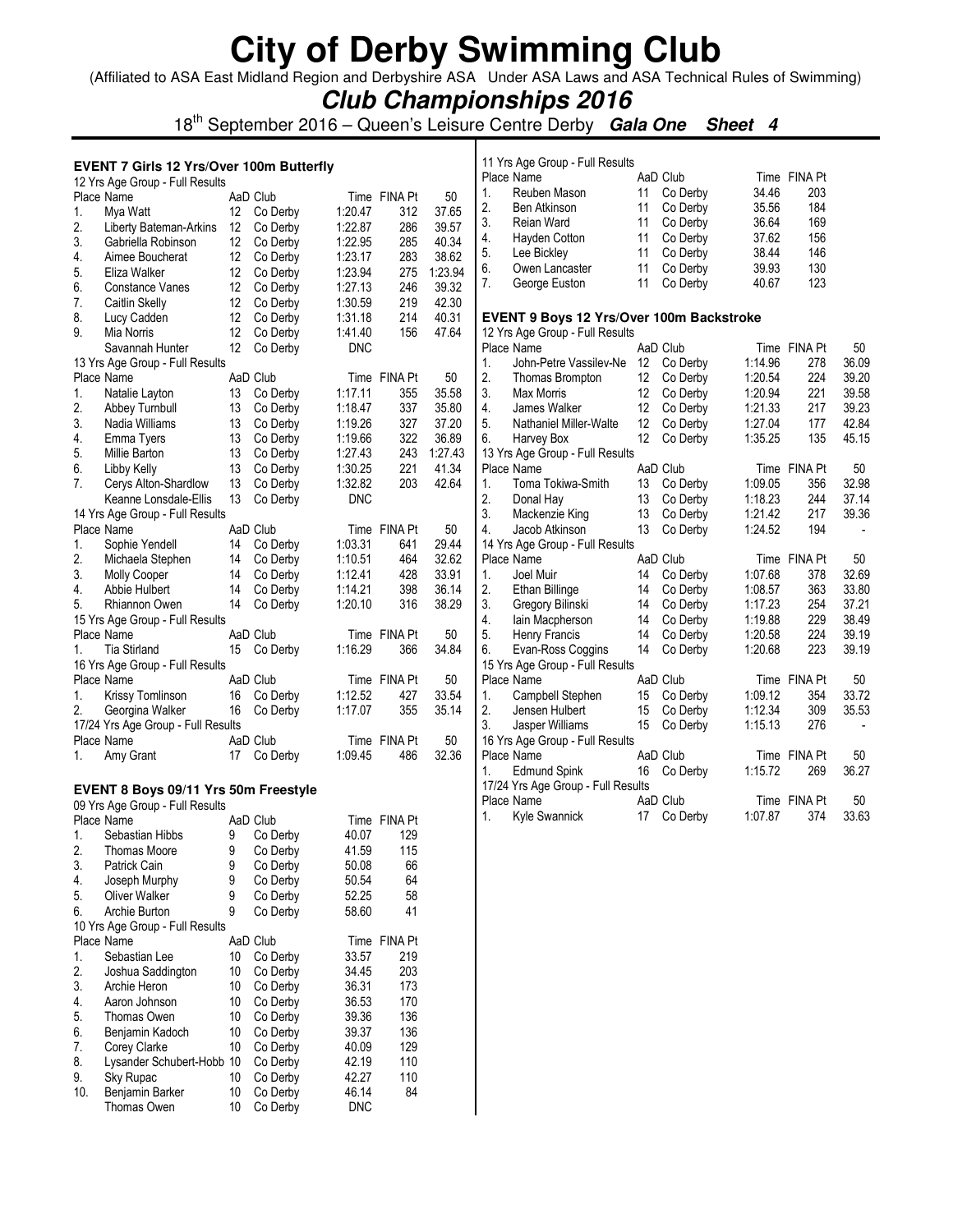(Affiliated to ASA East Midland Region and Derbyshire ASA Under ASA Laws and ASA Technical Rules of Swimming)

|                                                                 | <b>Club Championships 2016</b>                                                                                                                                                                                                                     |                                                          |                                                                                                                                              |                                                                                                                                   |                                                           |                                                                  |                                                                                                                                                                                                         |                                                                |                                                                                                                                              |                                                                                                 |                                                                                           |  |  |
|-----------------------------------------------------------------|----------------------------------------------------------------------------------------------------------------------------------------------------------------------------------------------------------------------------------------------------|----------------------------------------------------------|----------------------------------------------------------------------------------------------------------------------------------------------|-----------------------------------------------------------------------------------------------------------------------------------|-----------------------------------------------------------|------------------------------------------------------------------|---------------------------------------------------------------------------------------------------------------------------------------------------------------------------------------------------------|----------------------------------------------------------------|----------------------------------------------------------------------------------------------------------------------------------------------|-------------------------------------------------------------------------------------------------|-------------------------------------------------------------------------------------------|--|--|
|                                                                 |                                                                                                                                                                                                                                                    |                                                          |                                                                                                                                              |                                                                                                                                   |                                                           |                                                                  | 18 <sup>th</sup> September 2016 – Queen's Leisure Centre Derby Gala One                                                                                                                                 |                                                                |                                                                                                                                              | Sheet 5                                                                                         |                                                                                           |  |  |
| 1.                                                              | EVENT 10 Girls 09/11 Yrs 50m Breaststroke<br>09 Yrs Age Group - Full Results<br>Place Name<br>Charlotte Roome                                                                                                                                      | 9                                                        | AaD Club<br>Co Derby                                                                                                                         | 47.88                                                                                                                             | Time FINA Pt<br>217                                       | 5.<br>6.<br>7.<br>8.                                             | <b>Belle Needham</b><br>Katie Heald<br><b>Holly Dobbs</b><br><b>Harriet Ellse</b>                                                                                                                       | 10<br>10<br>10<br>10                                           | Co Derby<br>Co Derby<br>Co Derby<br>Co Derby                                                                                                 | 52.53<br>53.69<br>55.12<br>55.29                                                                | 164<br>154<br>142<br>141                                                                  |  |  |
| 2.<br>2.<br>4.<br>5.<br>6.                                      | Helen Bickley<br>Caoimbhe Kirtland<br>Millie Cadden<br>Maddison Ward-Lowe<br>Zoe Boucherat                                                                                                                                                         | 9<br>9<br>9<br>9<br>9                                    | Co Derby<br>Co Derby<br>Co Derby<br>Co Derby<br>Co Derby                                                                                     | 55.60<br>55.60<br>56.97<br>57.35<br>1:00.56                                                                                       | 138<br>138<br>129<br>126<br>107                           | 9.<br>10.<br>11.<br>12.<br>13.                                   | Bethan Kelly<br>Callie Coldman<br>Celeste Lee<br><b>Isabella Minion</b><br><b>Emily Wass</b><br>11 Yrs Age Group - Full Results                                                                         | 10<br>10<br>10<br>10<br>10                                     | Co Derby<br>Co Derby<br>Co Derby<br>Co Derby<br>Co Derby                                                                                     | 56.34<br>57.01<br>58.11<br>1:03.19<br>1:07.45                                                   | 133<br>128<br>121<br>94<br>77                                                             |  |  |
| 7.<br>8.<br>9.<br>10.<br>11.<br>12.<br>13.<br>14.<br>15.<br>16. | Lucy Brighouse<br>Eva Hallam<br>Samantha Milliere<br>Evie Leadbetter<br>Isabella Moran<br>Amelia Robinson<br>Maia Hunter<br>Grace Roe<br>Phoebe Butler<br>Kira West<br>Reina Djatou Wafang<br>Rhian Archer-Dyer<br>10 Yrs Age Group - Full Results | 9<br>9<br>9<br>9<br>9<br>9<br>9<br>9<br>9<br>9<br>9<br>9 | Co Derby<br>Co Derby<br>Co Derby<br>Co Derby<br>Co Derby<br>Co Derby<br>Co Derby<br>Co Derby<br>Co Derby<br>Co Derby<br>Co Derby<br>Co Derby | 1:01.42<br>1:02.39<br>1:02.50<br>1:02.84<br>1:02.85<br>1:04.14<br>1:04.92<br>1:07.04<br>1:08.47<br>1:15.16<br>DQ SL 2L<br>DQ T 1L | 103<br>98<br>97<br>96<br>96<br>90<br>87<br>79<br>74<br>56 | 1.<br>2.<br>3.<br>4.<br>5.<br>6.<br>7.<br>8.<br>9.<br>10.<br>11. | Place Name<br>Zivenne Shanker<br>Katie Spooner<br>Julia Rucinska<br>Jessica Grace<br>Sophie Hotchkiss<br>Greta Downes<br>Sophie Wells<br>Ellie Buck<br>Emilie Kummerfeld<br>Alexia West<br>Alice Burton | 11<br>11<br>11<br>11<br>11<br>11<br>11<br>11<br>11<br>11<br>11 | AaD Club<br>Co Derby<br>Co Derby<br>Co Derby<br>Co Derby<br>Co Derby<br>Co Derby<br>Co Derby<br>Co Derby<br>Co Derby<br>Co Derby<br>Co Derby | 43.32<br>43.68<br>45.56<br>45.92<br>46.36<br>46.38<br>46.81<br>47.70<br>50.80<br>52.37<br>54.55 | Time FINA Pt<br>293<br>286<br>252<br>246<br>239<br>239<br>232<br>220<br>182<br>166<br>147 |  |  |
| 1.<br>2.<br>3.<br>4.                                            | Place Name<br>Lucy Seymour<br>Alicia Ward-Lowe<br><b>Grace Fuller</b><br>Bethany Johnson                                                                                                                                                           | 10<br>10<br>10<br>10                                     | AaD Club<br>Co Derby<br>Co Derby<br>Co Derby<br>Co Derby                                                                                     | 44.58<br>46.72<br>50.97<br>51.12                                                                                                  | Time FINA Pt<br>269<br>234<br>180<br>178                  | 12.                                                              | Rosie Austins<br>Alexandra Shardlow<br>Erin Miller                                                                                                                                                      | 11<br>11<br>11                                                 | Co Derby<br>Co Derby<br>Co Derby                                                                                                             | 1:11.33<br><b>DNC</b><br>DQ T 1L                                                                | 65                                                                                        |  |  |

#### **EVENT 11 Boys 09 Yrs/Over 200m Breaststroke**  09 Yrs Age Group - Full Results

|             | US TIS AGE GIUUD - FUII RESUILS |    |             |            |     |                         |  |
|-------------|---------------------------------|----|-------------|------------|-----|-------------------------|--|
|             | Place Name                      |    | AaD Club    | Time       |     |                         |  |
|             | Archie Burton                   | 9  | Co Derby    | <b>DNC</b> |     |                         |  |
|             | 10 Yrs Age Group - Full Results |    |             |            |     |                         |  |
|             | Place Name                      |    | AaD Club    | Time       |     |                         |  |
| $1_{\cdot}$ | Sebastian Lee                   | 10 | Co Derby    | 3:26.78    |     |                         |  |
| 2.          | Joshua Saddington               | 10 | Co Derby    | 3:44.68    |     |                         |  |
| 3.          | Benjamin Kadoch                 | 10 | Co Derby    | 4:09.78    |     |                         |  |
| 4.          | Corey Clarke                    | 10 | Co Derby    | 4:14.49    |     |                         |  |
| 5.          | Lysander Schubert-Hobb 10       |    | Co Derby    | 4:16.13    |     |                         |  |
|             | Thomas Owen                     | 10 | Co Derby    | DQ T 2L    |     |                         |  |
|             | 11 Yrs Age Group - Full Results |    |             |            |     |                         |  |
|             | Place Name                      |    | AaD Club    | Time       |     |                         |  |
| 1.          | Ben Atkinson                    | 11 | Co Derby    | 3:32.82    |     |                         |  |
| 2.          | Hayden Cotton                   | 11 | Co Derby    | 3:38.43    |     |                         |  |
| 3.          | Lee Bickley                     | 11 | Co Derby    | 3:47.45    |     |                         |  |
|             | Owen Lancaster                  | 11 | Co Derby    | DQ FI 8L   |     |                         |  |
|             | 12 Yrs Age Group - Full Results |    |             |            |     |                         |  |
|             | Place Name                      |    | AaD Club    | Time       |     |                         |  |
| 1.          | Nathaniel Miller-Walte          |    | 12 Co Derby | 3:16.37    |     |                         |  |
| 2.          | Thomas Brompton                 | 12 | Co Derby    | 3:25.78    |     |                         |  |
|             | 13 Yrs Age Group - Full Results |    |             |            |     |                         |  |
|             | Place Name                      |    | AaD Club    | Time       |     |                         |  |
| 1.          | Mackenzie King                  |    | 13 Co Derby | 3:23.09    |     |                         |  |
| 2.          | Jacob Atkinson                  | 13 | Co Derby    | 3:26.96    |     |                         |  |
|             | 14 Yrs Age Group - Full Results |    |             |            |     |                         |  |
|             | Place Name                      |    | AaD Club    | Time       |     |                         |  |
| 1.          | Gregory Bilinski                | 14 | Co Derby    | 2:57.73    |     |                         |  |
| 2.          | Ethan Billinge                  | 14 | Co Derby    | 3:00.24    |     | 40.95 1:27.24 2:15.16   |  |
| 3.          | Evan-Ross Coggins               | 14 | Co Derby    | 3:07.95    |     |                         |  |
| 4.          | Henry Francis                   | 14 | Co Derby    | 3:18.25    |     |                         |  |
|             | 15 Yrs Age Group - Full Results |    |             |            |     |                         |  |
|             | Place Name                      |    | AaD Club    | Time       |     |                         |  |
| 1.          | Campbell Stephen                | 15 | Co Derby    | 2:35.16    |     |                         |  |
| 2.          | Jensen Hulbert                  | 15 | Co Derby    | 2:58.95    |     | 41.29 1:26.91 2:13.75   |  |
| 3.          | Jasper Williams                 | 15 | Co Derby    | 3:02.65    |     | 40.27  1:28.43  2:15.07 |  |
|             |                                 |    |             |            | 287 |                         |  |
|             | 16 Yrs Age Group - Full Results |    |             |            |     |                         |  |
|             | Place Name                      |    | AaD Club    | Time       |     |                         |  |
|             | Gregory Butler                  | 16 | Co Derby    | <b>DNC</b> |     |                         |  |
|             |                                 |    |             |            |     |                         |  |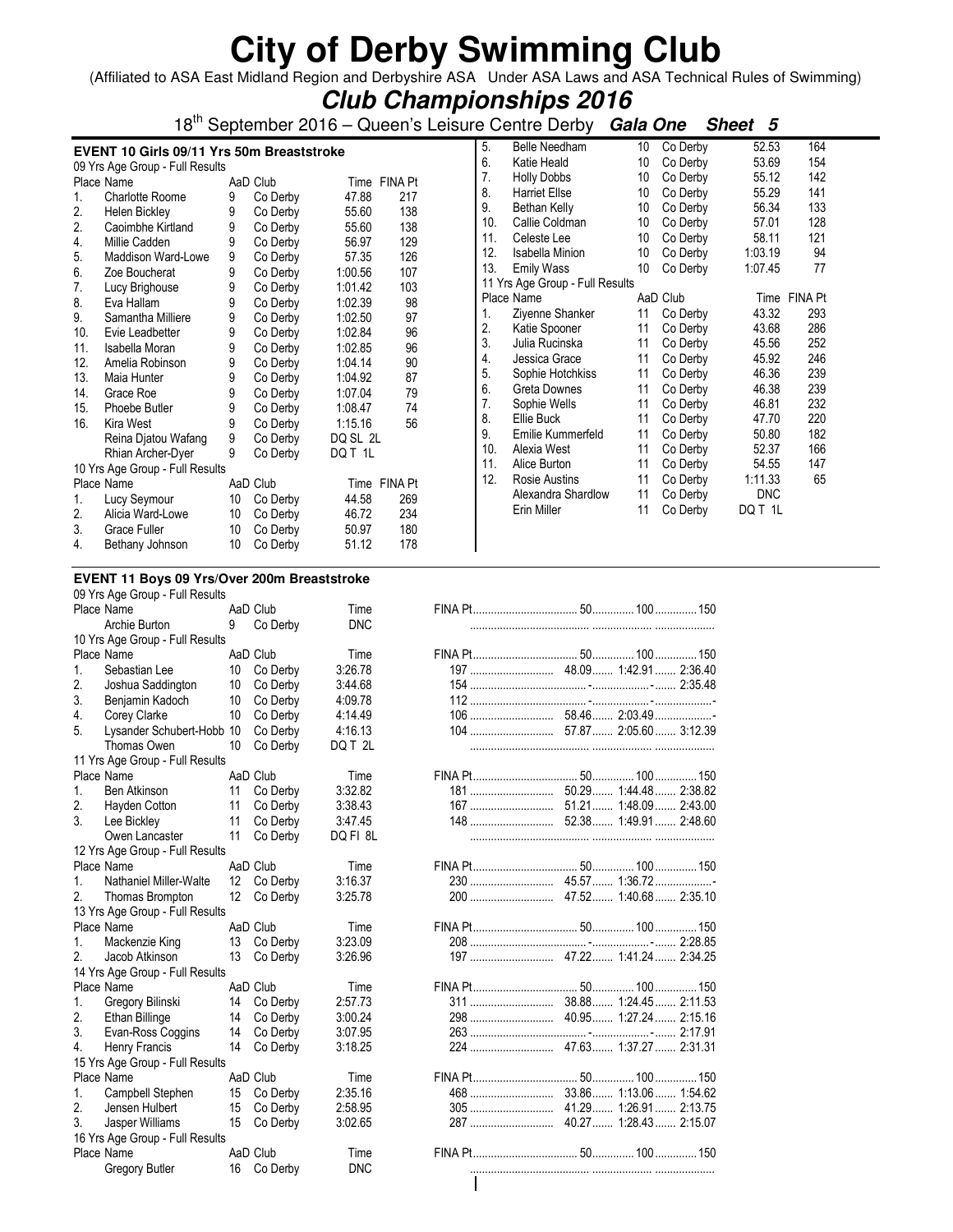(Affiliated to ASA East Midland Region and Derbyshire ASA Under ASA Laws and ASA Technical Rules of Swimming)

**Club Championships 2016**

### 18th September 2016 – Queen's Leisure Centre Derby **Gala One Sheet 6**

|                                           | 18 <sup>tn</sup> September 2016 – Queen's Leisur    |                 |                      |                |              |       |  |  |  |  |  |
|-------------------------------------------|-----------------------------------------------------|-----------------|----------------------|----------------|--------------|-------|--|--|--|--|--|
| EVENT 12 Boys 08 Yrs/Under 25m Freestyle  |                                                     |                 |                      |                |              |       |  |  |  |  |  |
|                                           | <b>Full Results</b>                                 |                 |                      |                |              |       |  |  |  |  |  |
|                                           | Place Name                                          |                 | AaD Club             |                | Time FINA Pt |       |  |  |  |  |  |
| 1.                                        | Marcus Rupac                                        | 8               | Co Derby             | 20.58          |              |       |  |  |  |  |  |
| 2.                                        | Owen Johnson                                        | 8               | Co Derby             | 21.72          |              |       |  |  |  |  |  |
| 3.                                        | Luke Johnson                                        | 7               | Co Derby             | 23.44          |              |       |  |  |  |  |  |
| 4.                                        | <b>Charlie Box</b>                                  | 7               | Co Derby             | 25.88          |              |       |  |  |  |  |  |
|                                           |                                                     |                 |                      |                |              |       |  |  |  |  |  |
| EVENT 13 Girls 08 Yrs/Under 25m Butterfly |                                                     |                 |                      |                |              |       |  |  |  |  |  |
| <b>Full Results</b>                       |                                                     |                 |                      |                |              |       |  |  |  |  |  |
|                                           | Place Name                                          |                 | AaD Club             |                | Time FINA Pt |       |  |  |  |  |  |
| 1.                                        |                                                     |                 |                      |                |              |       |  |  |  |  |  |
| 2.                                        | Lilyann Bentham                                     | 8               | Co Derby             | 24.52          |              |       |  |  |  |  |  |
| 3.                                        | McKinley Cotton<br>Elodie Heron                     | 8<br>7          | Co Derby<br>Co Derby | 27.09<br>30.51 |              |       |  |  |  |  |  |
|                                           | Jessica Wass                                        | 8               |                      |                |              |       |  |  |  |  |  |
| 4.<br>5.                                  |                                                     | 8               | Co Derby<br>Co Derby | 30.53<br>31.34 |              |       |  |  |  |  |  |
|                                           | Meghan O'Reilly                                     |                 |                      |                |              |       |  |  |  |  |  |
| 6.                                        | Millie King                                         | 8               | Co Derby             | 31.93          |              |       |  |  |  |  |  |
| 7.                                        | Poppy Hallam                                        | 6               | Co Derby             | 40.22          |              |       |  |  |  |  |  |
|                                           |                                                     |                 |                      |                |              |       |  |  |  |  |  |
|                                           | EVENT 14 Boys 09/11 Yrs 50m Backstroke              |                 |                      |                |              |       |  |  |  |  |  |
|                                           | 09 Yrs Age Group - Full Results                     |                 |                      |                |              |       |  |  |  |  |  |
|                                           | Place Name                                          |                 | AaD Club             |                | Time FINA Pt |       |  |  |  |  |  |
| 1.                                        | <b>Thomas Moore</b>                                 | 9               | Co Derby             | 45.60          | 115          |       |  |  |  |  |  |
| 2.                                        | Sebastian Hibbs                                     | 9               | Co Derby             | 46.81          | 106          |       |  |  |  |  |  |
| 3.                                        | Joseph Murphy                                       | 9               | Co Derby             | 51.21          | 81           |       |  |  |  |  |  |
| 4.                                        | Oliver Walker                                       | 9               | Co Derby             | 58.65          | 54           |       |  |  |  |  |  |
| 5.                                        | Patrick Cain                                        | 9               | Co Derby             | 1:00.69        | 49           |       |  |  |  |  |  |
| 6.                                        | Archie Burton                                       | 9               | Co Derby             | 1:05.51        | 39           |       |  |  |  |  |  |
|                                           | 10 Yrs Age Group - Full Results                     |                 |                      |                |              |       |  |  |  |  |  |
|                                           | Place Name                                          |                 | AaD Club             |                | Time FINA Pt |       |  |  |  |  |  |
| 1.                                        | Sebastian Lee                                       | 10              | Co Derby             | 40.77          | 161          |       |  |  |  |  |  |
| 2.                                        | Archie Heron                                        | 10              | Co Derby             | 42.70          | 140          |       |  |  |  |  |  |
| 3.                                        | Joshua Saddington                                   | 10              | Co Derby             | 42.71          | 140          |       |  |  |  |  |  |
| 4.                                        | Thomas Owen                                         | 10              | Co Derby             | 46.96          | 105          |       |  |  |  |  |  |
| 5.                                        | Aaron Johnson                                       | 10 <sup>°</sup> | Co Derby             | 50.70          | 84           |       |  |  |  |  |  |
| 6.                                        | Benjamin Kadoch                                     | 10              | Co Derby             | 51.28          | 81           |       |  |  |  |  |  |
| 7.                                        | Corey Clarke                                        | 10              | Co Derby             | 51.72          | 79           |       |  |  |  |  |  |
| 8.                                        | Benjamin Barker                                     | 10              | Co Derby             | 54.46          | 67           |       |  |  |  |  |  |
|                                           | Sky Rupac                                           | 10              | Co Derby             | DQ T 1L        |              |       |  |  |  |  |  |
|                                           | 11 Yrs Age Group - Full Results                     |                 |                      |                |              |       |  |  |  |  |  |
|                                           | Place Name                                          |                 | AaD Club             |                | Time FINA Pt |       |  |  |  |  |  |
| 1.                                        | <b>Ben Atkinson</b>                                 | 11              | Co Derby             | 41.69          | 151          |       |  |  |  |  |  |
| 2.                                        | Reuben Mason                                        | 11              | Co Derby             | 42.70          | 140          |       |  |  |  |  |  |
| 3.                                        | Reian Ward                                          | 11              | Co Derby             | 44.38          | 125          |       |  |  |  |  |  |
| 4.                                        | Hayden Cotton                                       | 11              | Co Derby             | 46.39          | 109          |       |  |  |  |  |  |
| 5.                                        | Lee Bickley                                         | 11              | Co Derby             | 47.02          | 105          |       |  |  |  |  |  |
| 6.                                        | George Euston                                       | 11              | Co Derby             | 48.19          | 98           |       |  |  |  |  |  |
|                                           |                                                     |                 |                      |                |              |       |  |  |  |  |  |
|                                           | <b>EVENT 15 Girls 12 Yrs/Over 100m Breaststroke</b> |                 |                      |                |              |       |  |  |  |  |  |
|                                           | 12 Yrs Age Group - Full Results                     |                 |                      |                |              |       |  |  |  |  |  |
|                                           | Place Name                                          |                 | AaD Club             |                | Time FINA Pt | 50    |  |  |  |  |  |
| 1.                                        | Mya Watt                                            | 12              | Co Derby             | 1:22.73        | 428          | 39.51 |  |  |  |  |  |
| 2.                                        | Constance Vanes                                     | 12              | Co Derby             | 1:28.00        | 355          |       |  |  |  |  |  |
| 3.                                        | Liberty Bateman-Arkins                              | 12              | Co Derby             | 1:28.50        | 349          | 42.36 |  |  |  |  |  |
| 4.                                        | Gabriella Robinson                                  | 12              | Co Derby             | 1:31.82        | 313          | 45.77 |  |  |  |  |  |
| 5.                                        | Eliza Walker                                        | 12              | Co Derby             | 1:35.56        | 277          | 46.24 |  |  |  |  |  |
| 6.                                        | Aimee Boucherat                                     | 12              | Co Derby             | 1:38.13        | 256          | 47.22 |  |  |  |  |  |
| 7.                                        | Lucy Cadden                                         | 12              | Co Derby             | 1:38.76        | 251          | 46.91 |  |  |  |  |  |
| 8.                                        | Jessica Mole                                        | 12              | Co Derby             | 1:39.20        | 248          | 47.34 |  |  |  |  |  |
| 9.                                        | Delphine Beya                                       | 12              | Co Derby             | 1:40.56        | 238          | 47.92 |  |  |  |  |  |
| 10.                                       | Mia Norris                                          | 12              | Co Derby             | 1:46.49        | 200          |       |  |  |  |  |  |
| 11.                                       | Francesca Empson                                    | 12              | Co Derby             | 1:55.49        | 157          |       |  |  |  |  |  |
|                                           | 13 Yrs Age Group - Full Results                     |                 |                      |                |              |       |  |  |  |  |  |
|                                           | Place Name                                          |                 | AaD Club             |                | Time FINA Pt | 50    |  |  |  |  |  |
| 1.                                        | Millie Barton                                       | 13              | Co Derby             | 1:26.20        | 378          |       |  |  |  |  |  |
| 2.                                        | Natalie Layton                                      | 13              | Co Derby             | 1:27.38        | 363          | 40.93 |  |  |  |  |  |
| 3.                                        | Emma Tyers                                          | 13              | Co Derby             | 1:27.74        | 359          | 41.62 |  |  |  |  |  |

3. Emma Tyers 13 Co Derby 1:27.74 359 41.62<br>4. Ellie Middleton 13 Co Derby 1:28.74 347 41.86 4. Ellie Middleton 13 Co Derby 1:28.74 347 41.86<br>5. Abbey Turnbull 13 Co Derby 1:29.27 340 42.95

H

Abbey Turnbull

| 6.                  | Nadia Williams                      | 13 | Co Derby             | 1:37.55    | 261          | 47.60 |
|---------------------|-------------------------------------|----|----------------------|------------|--------------|-------|
| 7.                  | Cerys Alton-Shardlow                | 13 | Co Derby             | 1:44.30    | 213          | 49.84 |
| 8.                  | Libby Kelly                         | 13 | Co Derby             | 1:47.07    | 197          | 51.37 |
|                     | Keanne Lonsdale-Ellis               | 13 | Co Derby             | <b>DNC</b> |              |       |
|                     | 14 Yrs Age Group - Full Results     |    |                      |            |              |       |
|                     | Place Name                          |    | AaD Club             |            | Time FINA Pt | 50    |
| 1.                  | Michaela Stephen                    | 14 | Co Derby             | 1:18.20    | 507          | 36.65 |
| 2.                  | Molly Cooper                        | 14 | Co Derby             | 1:24.29    | 404          | 40.17 |
| 3.                  | Sophie Yendell                      | 14 | Co Derby             | 1:28.96    | 344          | 43.57 |
| 4.                  | Abbie Hulbert                       | 14 | Co Derby             | 1:37.59    | 260          |       |
|                     | 15 Yrs Age Group - Full Results     |    |                      |            |              |       |
|                     | Place Name                          |    | AaD Club             |            | Time FINA Pt | 50    |
| 1.                  | Sian Heap                           | 15 | Co Derby             | 1:23.33    | 419          | 39.04 |
| 2.                  | <b>Tia Stirland</b>                 | 15 | Co Derby             | 1:30.59    | 326          | 42.52 |
|                     | 16 Yrs Age Group - Full Results     |    |                      |            |              |       |
|                     | Place Name                          |    | AaD Club             |            | Time FINA Pt | 50    |
| 1.                  | Krissy Tomlinson                    | 16 | Co Derby             | 1:26.55    | 374          | 40.78 |
| 2.                  | Georgina Walker                     | 16 | Co Derby             | 1:27.44    | 362          |       |
|                     |                                     |    |                      |            |              |       |
|                     |                                     |    |                      |            |              |       |
|                     | EVENT 16 Girls 11 Yrs/Under 100m IM |    |                      |            |              |       |
| <b>Full Results</b> |                                     |    |                      |            |              |       |
|                     | Place Name                          |    | AaD Club             |            | Time FINA Pt |       |
| 1.                  | Lucy Seymour                        | 10 | Co Derby             | 1:22.86    | 320          |       |
| 1.                  | Ziyenne Shanker                     | 11 | Co Derby             | 1:22.86    | 320          |       |
| 3.                  | Katie Spooner                       | 11 | Co Derby             | 1:23.26    | 315          |       |
| 4.                  | Julia Rucinska                      | 11 | Co Derby             | 1:27.94    | 268          |       |
| 5.                  | Sophie Hotchkiss                    | 11 | Co Derby             | 1:28.67    | 261          |       |
| 6.                  | Grace Fuller                        | 10 | Co Derby             | 1:29.11    | 257          |       |
| 7.                  | Alexia West                         | 11 | Co Derby             | 1:29.21    | 256          |       |
| 8.                  | Jessica Grace                       | 11 | Co Derby             | 1:29.26    | 256          |       |
| 9.                  | <b>Charlotte Roome</b>              | 9  | Co Derby             | 1:29.71    | 252          |       |
| 10.                 | Ellie Buck                          | 11 | Co Derby             | 1:30.46    | 246          |       |
| 11.                 | Alicia Ward-Lowe                    | 10 | Co Derby             | 1:30.85    | 243          |       |
| 12.                 | Greta Downes                        | 11 | Co Derby             | 1:32.49    | 230          |       |
| 13.                 | Sophie Wells                        | 11 | Co Derby             | 1:32.63    | 229          |       |
| 14.                 | Katie Heald                         | 10 | Co Derby             | 1:36.77    | 201          |       |
| 15.                 | <b>Belle Needham</b>                | 10 | Co Derby             | 1:36.91    | 200          |       |
| 16.                 | Bethany Johnson                     | 10 | Co Derby             | 1:37.08    | 199          |       |
| 17.                 | Emilie Kummerfeld                   | 11 | Co Derby             | 1:38.91    | 188          |       |
| 18.                 | Delainey Cotton                     | 11 | Co Derby             | 1:44.10    | 161          |       |
| 19.                 | Erin Miller                         | 11 | Co Derby             | 1:44.52    | 159          |       |
| 20.                 | <b>Harriet Ellse</b>                | 10 | Co Derby             | 1:44.83    | 158          |       |
| 21.                 | Maddison Ward-Lowe                  | 9  | Co Derby             | 1:46.31    | 151          |       |
| 22.                 | Samantha Milliere                   | 9  | Co Derby             | 1:47.62    | 146          |       |
| 23.                 | Bethan Kelly                        | 10 | Co Derby             | 1:48.50    | 142          |       |
| 24.                 | Helen Bickley                       | 9  |                      | 1:49.12    | 140          |       |
| 25.                 | Celeste Lee                         | 10 | Co Derby<br>Co Derby | 1:51.74    | 130          |       |
| 26.                 | Millie Cadden                       | 9  | Co Derby             | 1:51.77    | 130          |       |
| 27.                 | Alice Burton                        | 11 | Co Derby             | 1:54.82    | 120          |       |
| 28.                 | Callie Coldman                      | 10 |                      | 1:55.32    | 118          |       |
| 29.                 | Evie Leadbetter                     | 9  | Co Derby<br>Co Derby |            | 118          |       |
|                     |                                     |    |                      | 1:55.36    |              |       |
| 30.                 | Eva Hallam                          | 9  | Co Derby             | 1:58.57    | 109          |       |
| 31.                 | Isabella Moran                      | 9  | Co Derby             | 2:00.04    | 105          |       |
| 32.                 | Zoe Boucherat                       | 9  | Co Derby             | 2:01.23    | 102          |       |
| 33.                 | Lilyann Bentham                     | 8  | Co Derby             | 2:02.84    | 98           |       |
| 34.                 | <b>Isabella Minion</b>              | 10 | Co Derby             | 2:03.23    | 97           |       |
| 35.                 | Grace Roe                           | 9  | Co Derby             | 2:03.95    | 95           |       |
| 36.                 | <b>McKinley Cotton</b>              | 8  | Co Derby             | 2:09.69    | 83           |       |
| 37.                 | Maia Hunter                         | 9  | Co Derby             | 2:10.00    | 82           |       |
| 38.                 | Elodie Heron                        | 7  | Co Derby             | 2:22.00    | 63           |       |
| 39.                 | Millie King                         | 8  | Co Derby             | 2:22.60    | 62           |       |
| 40.                 | Kira West                           | 9  | Co Derby             | 2:45.46    | 40           |       |
| 41.                 | Poppy Hallam                        | 6  | Co Derby             | 3:04.64    | 28           |       |
|                     | Alexandra Shardlow                  | 11 | Co Derby             | <b>DNC</b> |              |       |
|                     | Caoimbhe Kirtland                   | 9  | Co Derby             | DQ SL 1L   |              |       |
|                     | Meghan O'Reilly                     | 8  | Co Derby             | DQ T 2L    |              |       |
|                     | Amelia Robinson                     | 9  | Co Derby             | DQ T 2L    |              |       |
|                     | Lucy Brighouse                      | 9  | Co Derby             | DQ T 2L    |              |       |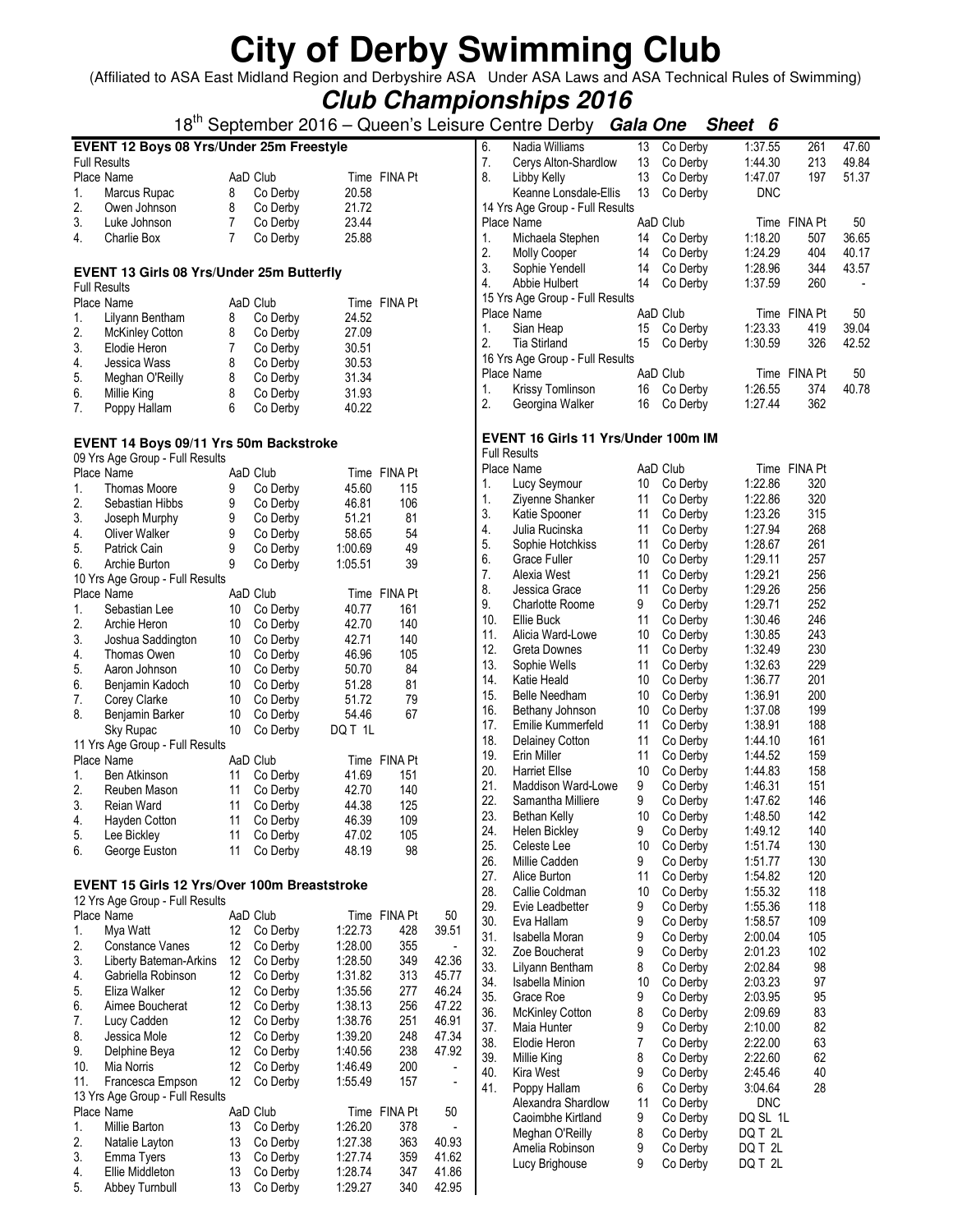(Affiliated to ASA East Midland Region and Derbyshire ASA Under ASA Laws and ASA Technical Rules of Swimming)

## **Club Championships 2016**

18th September 2016 – Queen's Leisure Centre Derby **Gala One Sheet 7**

#### **EVENT 17 Boys Open 200m IM**

|            | 16 Yrs/Under Age Group - Full Results |                   |                      |                    |       |                       |
|------------|---------------------------------------|-------------------|----------------------|--------------------|-------|-----------------------|
|            | Place Name                            |                   | AaD Club             | Time               |       |                       |
| 1.         | <b>Gregory Butler</b>                 | 16                | Co Derby             | 2:22.19            |       |                       |
| 2.         | Campbell Stephen                      | 15                | Co Derby             | 2:25.21            |       |                       |
| 3.         | Joel Muir                             | 14                | Co Derby             | 2:30.93            |       |                       |
| 4.         | Ethan Billinge                        | 14                | Co Derby             | 2:33.68            |       |                       |
| 5.         | <b>Edmund Spink</b>                   | 16                | Co Derby             | 2:37.54            |       |                       |
| 6.         | Jensen Hulbert                        | 15                | Co Derby             | 2:38.44            |       |                       |
| 7.         | Gregory Bilinski                      | 14                | Co Derby             | 2:39.35            |       |                       |
|            |                                       |                   |                      |                    |       |                       |
| 8.         | Toma Tokiwa-Smith                     | 13                | Co Derby             | 2:40.75            |       |                       |
| 9.         | John-Petre Vassilev-Ne                | 12                | Co Derby             | 2:41.66            |       |                       |
| 10.        | Jasper Williams                       | 15                | Co Derby             | 2:45.26            |       |                       |
| 11.        | Evan-Ross Coggins                     | 14                | Co Derby             | 2:49.84            |       |                       |
| 12.        | Oliver Hooper                         | 13                | Co Derby             | 2:52.30            |       |                       |
| 13.        | Henry Francis                         | 14                | Co Derby             | 2:53.04            |       |                       |
| 14.        | Thomas Brompton                       | 12                | Co Derby             | 2:54.85            |       |                       |
| 15.        | lain Macpherson                       | 14                | Co Derby             | 2:55.71            |       |                       |
| 16.        | Max Morris                            | 12                | Co Derby             | 2:55.97            |       |                       |
| 17.        | Nathaniel Miller-Walte                | $12 \overline{ }$ | Co Derby             | 2:57.48            |       |                       |
| 18.        | Donal Hay                             | 13                | Co Derby             | 2:57.69            |       |                       |
| 19.        | Mackenzie King                        | 13                | Co Derby             | 2:58.13            |       |                       |
| 20.        | James Walker                          | 12                | Co Derby             | 2:58.28            |       |                       |
| 21.        | Sebastian Lee                         | 10                | Co Derby             | 3:03.74            |       |                       |
| 22.        | Reuben Mason                          | 11                | Co Derby             | 3:12.10            |       |                       |
| 23.        |                                       | 12                |                      |                    |       |                       |
|            | Harvey Box                            |                   | Co Derby             | 3:14.68            |       |                       |
| 24.        | Joshua Saddington                     | 10                | Co Derby             | 3:27.52            |       |                       |
| 25.        | Archie Heron                          | 10                | Co Derby             | 3:33.54            |       |                       |
| 26.        | Sebastian Hibbs                       | 9                 | Co Derby             | 3:38.41            |       |                       |
| 27.        | Joseph Murphy                         | 9                 | Co Derby             | 4:28.62            |       |                       |
|            | Open Age Group - Full Results         |                   |                      |                    |       |                       |
|            | Place Name                            |                   | AaD Club             | Time               |       |                       |
| 1.         | <b>Gregory Butler</b>                 | 16                | Co Derby             | 2:22.19            |       |                       |
| 2.         | Campbell Stephen                      | 15                | Co Derby             | 2:25.21            |       |                       |
| 3.         | Joel Muir                             | 14                | Co Derby             | 2:30.93            |       |                       |
| 4.         | Kyle Swannick                         | 17                | Co Derby             | 2:32.42            |       |                       |
| 5.         | <b>Ethan Billinge</b>                 | 14                | Co Derby             | 2:33.68            |       |                       |
| 6.         | <b>Edmund Spink</b>                   | 16                | Co Derby             | 2:37.54            |       |                       |
| 7.         | Jensen Hulbert                        | 15                | Co Derby             | 2:38.44            |       |                       |
| 8.         | Gregory Bilinski                      | 14                | Co Derby             | 2:39.35            |       |                       |
| 9.         | Toma Tokiwa-Smith                     | 13                | Co Derby             | 2:40.75            |       |                       |
| 10.        | John-Petre Vassilev-Ne                | 12                | Co Derby             | 2:41.66            |       |                       |
| 11.        | Jasper Williams                       | 15                | Co Derby             | 2:45.26            |       |                       |
| 12.        | Evan-Ross Coggins                     | 14                | Co Derby             | 2:49.84            |       |                       |
|            |                                       |                   |                      |                    |       |                       |
| 13.        | Oliver Hooper                         | 13                | Co Derby             | 2:52.30            |       |                       |
| 14.        | Henry Francis                         | 14                | Co Derby             | 2:53.04            |       |                       |
| 15.        | Thomas Brompton                       | 12                | Co Derby             | 2:54.85            |       |                       |
| 16.        | lain Macpherson                       |                   |                      |                    |       |                       |
|            |                                       | 14                | Co Derby             | 2:55.71            |       |                       |
| 17.        | Max Morris                            | 12                | Co Derby             | 2:55.97            | 241   | 38.54 1:23.98 2:18.18 |
| 18.        | Nathaniel Miller-Walte                | 12                | Co Derby             | 2:57.48            | 235   | 42.64 1:28.45 2:19.40 |
| 19.        | Donal Hay                             | 13                | Co Derby             | 2:57.69            | 234   | 37.11 1:21.92 2:17.57 |
| 20.        | Mackenzie King                        | 13                | Co Derby             | 2:58.13            |       |                       |
| 21.        | James Walker                          | 12                | Co Derby             | 2:58.28            |       |                       |
| 22.        | Sebastian Lee                         | 10                | Co Derby             | 3:03.74            |       |                       |
|            | Reuben Mason                          |                   |                      |                    | $185$ |                       |
| 23.        |                                       | 11                | Co Derby             | 3:12.10            |       | 44.73 1:35.83 2:28.90 |
| 24.        | Harvey Box                            | 12                | Co Derby             | 3:14.68            |       |                       |
| 25.        | Joshua Saddington                     | 10                | Co Derby             | 3:27.52            |       |                       |
| 26.        | Archie Heron                          | 10                | Co Derby             | 3:33.54            |       |                       |
| 27.<br>28. | Sebastian Hibbs<br>Joseph Murphy      | 9<br>9            | Co Derby<br>Co Derby | 3:38.41<br>4:28.62 |       |                       |